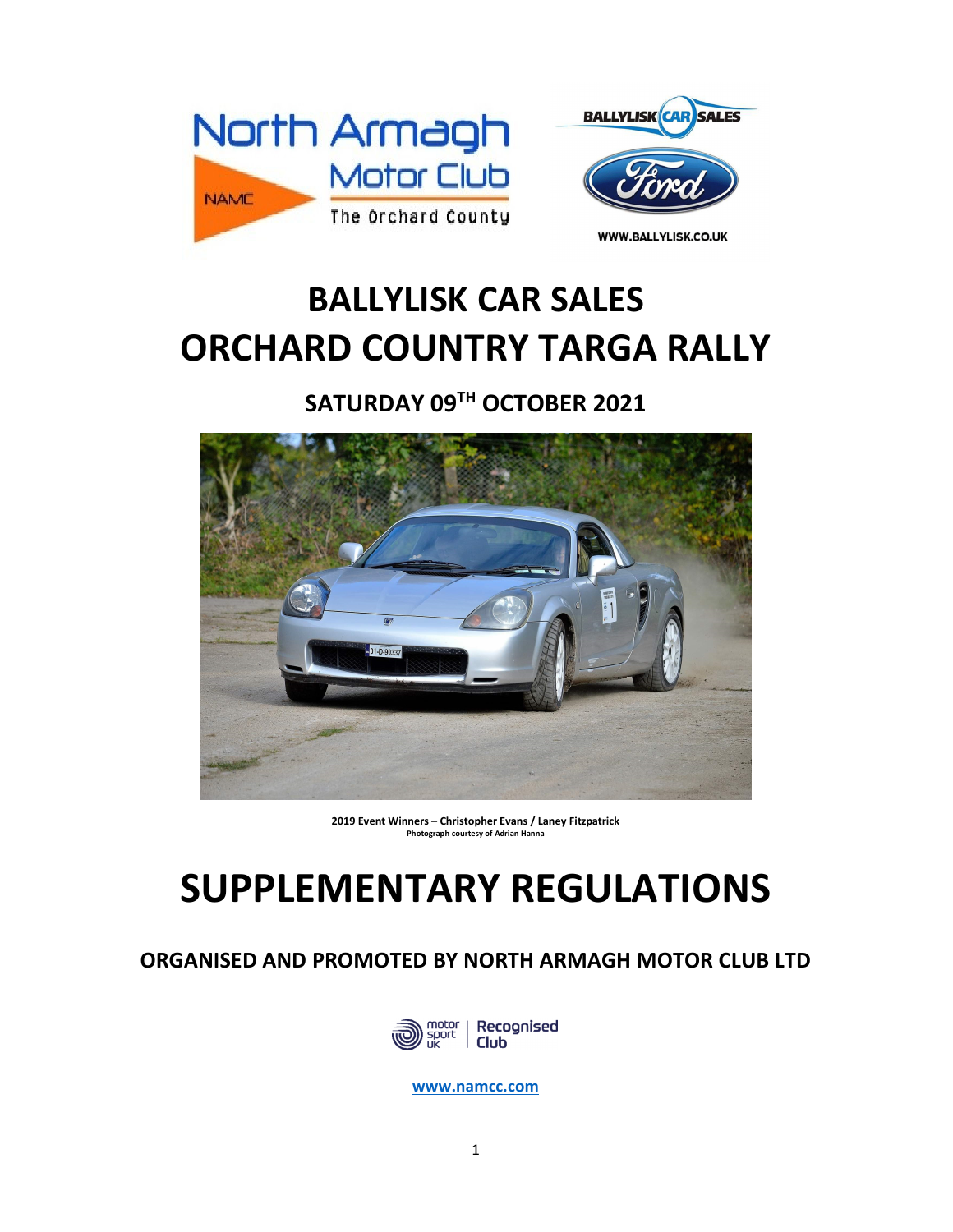### **Introduction**

Welcome to the North Armagh Motor Club Ltd, Ballylisk Car Sales Orchard Country Targa Rally which will run in accordance with Motorsport UK Regulations and with the protocol prepared by the Association of Northern Ireland Car Clubs (ANICC) Targa Rally Monitoring Panel.

The rally is again kindly sponsored by Ballylisk Car Sales, a leading Northern Ireland Ford Dealer based between Portadown and Tandragee in County Armagh, selling new Ford cars and used cars, with customers throughout Northern Ireland.

We are also grateful to Armagh City, Banbridge and Craigavon Borough Council, DAERA and AFBI Government Departments and NI Forest Service for the use of Loughgall Country Park, and to all other land owners for the use of their properties for Special Tests.

The event will be based at Loughgall Football Club and the premises of DS Refrigeration Ltd, the use of which is greatly appreciated. It will comprise of a number of timed Special Tests which will be run on a mixture of sealed and unsealed surfaces, within Loughgall Country Park and a number of nearby private locations. The route between Special Tests and the public road sections will be identified by a road book which will be supplied by the organising club.

Special Test information will be supplied in the form of diagrams and other information. Bogey times for each Special Test will be set on the basis of an average speed of 30mph and a range of measures will be used to ensure that bogey times are not achieved. Such measures may include chicanes, slaloms and stop astride locations. Timing on connecting sections will be to a very easy schedule and crews will be permitted to wait at Main Time Controls for their due time.

The schedule for the event is as follows:

- Entries open, on the Rallyscore online system only, at **19.00hrs on Sunday 19th September 2021;**
- Entries close at 20.00hrs on Saturday 2<sup>nd</sup> October 2021, or earlier if numbers reached;
- Final Instructions No 1 will be posted on the club website, www.namcc.com, and on the online entry system on Tuesday 5<sup>th</sup> October 2021;
- Saturday 09<sup>th</sup> October 2021:
	- 1. 07.00-09.00 Car scrutiny
	- 2. 08.00-09.00 Breakfast
	- 3. 10.01 First car starts
	- 4. 15.30 First car finishes
	- 5. 17.15 Prize giving (subject to Covid-19 Regulations 7 Guidance issued by N.I. Government)

The entry fee for the event is £100.00 and this includes a breakfast bap and a cup of tea for both crew members after Scrutiny, the use of the clubroom will be subject to and follow Covid-19 regulations and guidance issued by N.I. Government.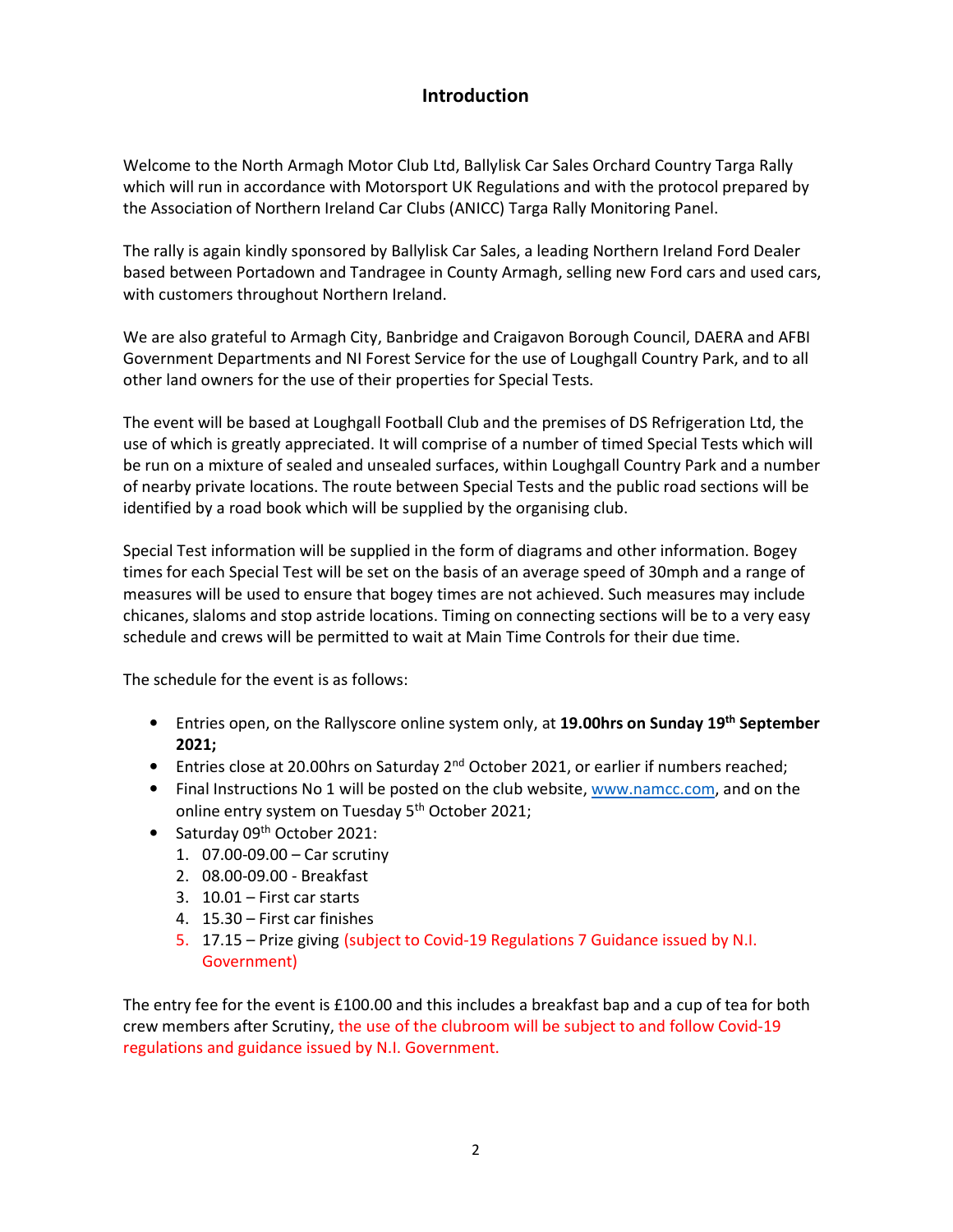#### **Supplementary Regulations**

- 1. North Armagh Motor Club Limited (hereafter the organisers) will organise a Clubman permit Targa Rally on Saturday 09<sup>th</sup> October 2021. This will be a paperless event where possible.
- 2. The meeting will be held under the General Regulations of the Motorsports UK, (incorporating the provisions of the International Sporting Code of the FIA), these Supplementary Regulations and any written instructions the organisers may issue for the event. All references within these Supplementary Regulations refer to Motorsport UK Yearbook 2021.
- 3. Motorsport UK permit number **123107** has been issued for the event.
- 4. The event is open to all fully elected members of the organising club. All competitors must produce a valid membership card. Membership will be available on www.rallyscore.net (£10.00 per person). The RS Clubman competition licence is free and can be applied for online via Motorsport UK. Note: **no competition application will be accepted at the event.**
- 5. The programme for the meeting will be:
	- Scrutineering and signing-on starts at 0700hrs on the morning of the event (or earlier if notified in the Final Instructions). Competitors will be notified of the scrutineering time and venue in Final Instructions. Any competitor not signed on by **pre-event online sign-on** may be excluded. This will enable entrants on the reserve list to be offered the chance to take part.
	- Competitor's briefing will **not** take place (Covid-19 restrictions)
	- The first car will start at 10.01hrs and thereafter at one-minute intervals.
- 6. The organisers will supply details of the route for the event. The entire route is covered by OSNI 1:50,000 Discoverer Series, Sheet 20 (although maps are not required). The start will be from the event HQ at Loughgall Football Club Ballygasey Road, Loughgall, Co. Armagh. The event will contain navigation sections on the public road timed to an accuracy of one minute. Navigation will be of a simple nature, using a road book with tulip diagrams and diagrams of Special Tests. All competitors will receive the same route and navigation information.
- 7. All vehicles must comply with Motorsport UK Technical Regulations for Targa Rallies as contained in Section R18 of the Motorsport UK Yearbook 2021. Please pay attention to the new 2020 hydraulic handbrake rules.

8. The event will consist of the following classes: Class 1. Masters and Experts combined – Front Wheel Drive Class 2. Masters and Experts combined – Rear Wheel Drive Masters and Experts qualification is: Finishing in the first three overall in a Targa Rally in the previous 24 months, or winning any event, except a Navigation Rally, promoted under a Motorsport UK or MI Permit. Class 3. Semi-Experts – Front Wheel Drive Class 4. Semi-Experts – Rear Wheel Drive Semi-Experts qualification is: All competitors not eligible for Classes 1, 2, 5 or 6. Class 5. Novices – Front Wheel Drive Class 6. Novices – Rear Wheel Drive Novices' qualification is: No Class wins in any event promoted under a Motorsport UK or MI Permit.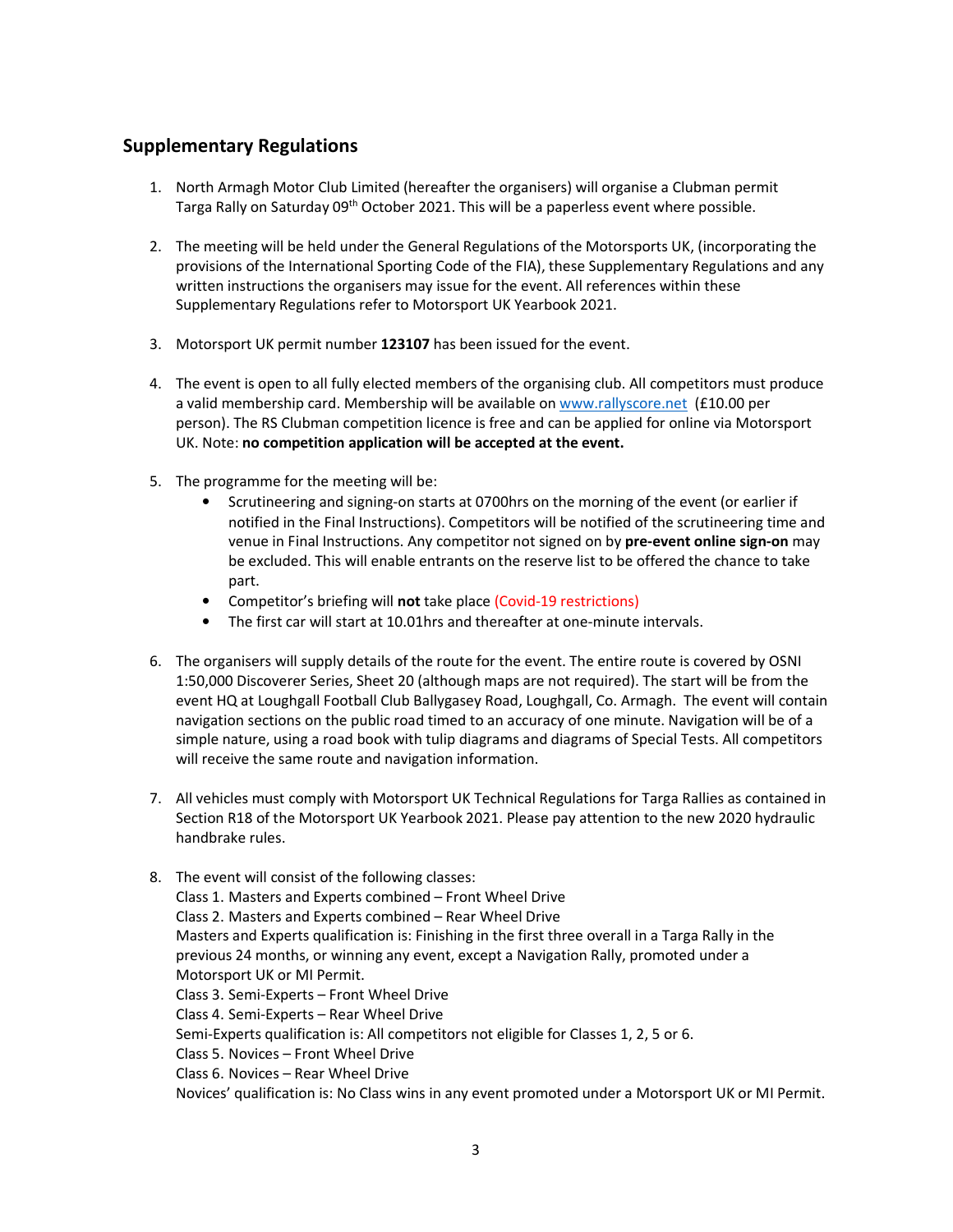- 9. The organisers reserve the right to re-classify a competitor considered ineligible for a class, and/or amalgamate classes as required.
- 10. Every competing car must have been in series production and on general catalogued sale, available from stock through normal retail dealer outlets in the UK or Ireland. In the case of compliance with R18, the onus is on the entrant to provide suitable appropriate documentation (e.g., workshop manual, homologation papers or manufacturers documentation) to verify specification and/or originality and/or equipment.
- 11. **Every competing car must have been driven to the event,** (no trailers will be allowed), must be currently registered, taxed, insured, and where appropriate be in possession of a valid MOT or NCT certificate, which must be available for production at the event.
- 12. Awards will be presented as follows:

| 1 <sup>st</sup> Overall                          | two trophies (overall winners will forfeit any Class awards)           |
|--------------------------------------------------|------------------------------------------------------------------------|
| Class Awards<br>$1st$ in Class<br>$2nd$ in Class | two trophies                                                           |
| 3 <sup>rd</sup> in Class                         | two trophies (4 or more starters)<br>two trophies (8 or more starters) |
| 4 <sup>th</sup> in Class                         | two trophies (12 or more starters)                                     |

- 13. To be classed as a finisher, a crew must attempt all Special Tests and report to the final time control of the event, within their maximum permitted lateness, with the car in which they started the event.
- 14. R15.2.2: In the event of a tie, the competitor who has completed the great portion of the competition from the Start, including tests (if any), without penalty (or if both incurred penalty at the same point, with the lesser penalty) will be judged the winner.
- 15. The entry list opens on publication of these regulations and closes finally on Saturday  $2^{nd}$  October 2021. The entry fee is £100.00.
- 16. Entries must be completed, and appropriate payment made online via enter.rallyscore.net All entries will immediately be placed on reserve. Entries will be accepted based on being a member of North Armagh Motor Club prior to 1<sup>st</sup> June 2021 and previous supporter of Orchard Country Targa Rally, after this it will be on a first come basis. The organisers reserve the right to refuse any entry.

Specific Event Regulations for Events run during Covid-19 Pandemic:

- Competitors and Officials must not attend if they have COVID-19 symptoms
- Scrutineering shall be done via Self-Declaration; however, Scrutineers may decide to inspect a number of competitors.
- Social distancing and sanitising must be always observed.
- 17. The Secretary of the Meeting is:

**Barry Taggart, mob: 07771 892423 (between 16.00hrs and 22.00hrs please), email: barryt27@sky.com**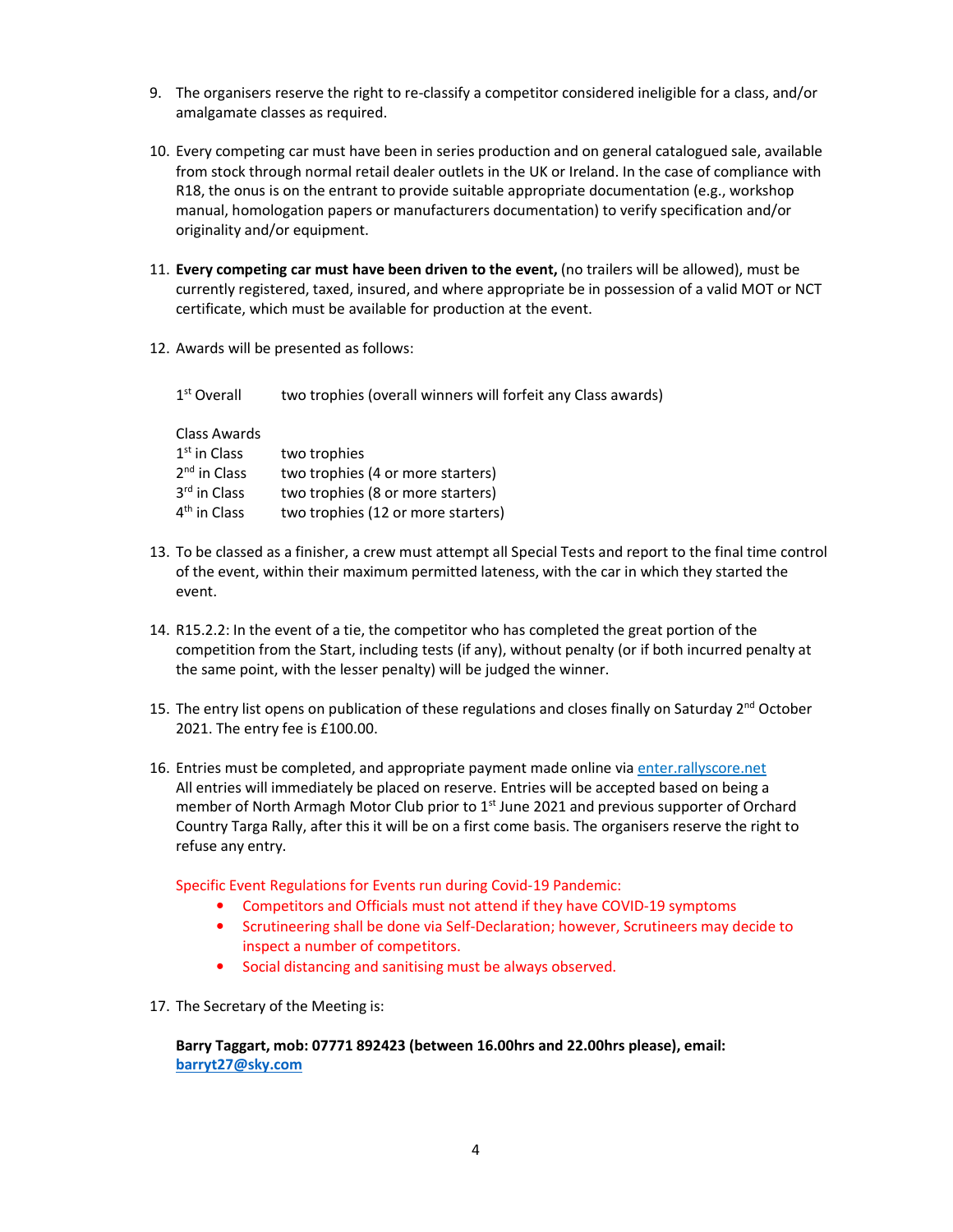- 18. The maximum entry for the event is 75 cars (plus 5 reserves). The minimum is 30. The minimum for any class is 4. Should any of the minimum figures not be reached the organisers reserve the right to cancel the event or amalgamate Classes as necessary.
- 19. **Acceptance of entries will be at the discretion of the organisers**. Entry fees may be refunded, less an administration fee of £10.00, to any entrant who notifies the organisers by email of their withdrawal before Friday  $1<sup>st</sup>$  October 2021. Entries cancelled after this date may be refunded, less a handling charge set at the Organisers' discretion.
- 20. Senior Officials are: Club Stewards James Blane & Wayne Turkington Clerk of the Course William Fullerton Deputy Clerk of the Course Eddie Murphy Secretary of the Meeting **Barry Taggart** Chief Scrutineer Gillian Magee

Chief Timekeeper Lindsay Burke Results **Rallyscore- Michelle McNulty** Chief Marshal Caroline McGuinness

- 21. The above officials and all signed on officials are deemed to be judges of fact in relation to proper completion of Special Tests and general driving standards.
- 22. Interim results will be posted on the Rallyscore site, and provisional final results will be published as soon as possible after the finish of the event on the Rallyscore site.
- 23. Any protest must be lodged in accordance with Motorsport UK General Regulation C5.1.2.
- 24. Entrants will be supplied with route instructions and time cards at the start of the event. These documents will provide all the information necessary to enable competitors to comply with R14.1
- 25. Timing on special tests will be by handheld synchronised clocks to the nearest second. Drivers will be advised at each Test that they will be counted down to a starting signal, "10 seconds…5,4,3,2,1, Go". Cars will start in numerical order at one-minute intervals.
- 26. The entry list will be seeded as follows:
	- 1) All fully complete and paid entries at the closing date will be seeded first.
	- 2) A reserve list may be drawn up and, in which case, details will be included in Final Instructions.
- 27. Competitors will be identified by numbers which will be supplied by the organisers.
- 28. Competing cars must comply with Motorsport UK technical regulations. The organisers would draw your attention to the follow points:
	- o All competing cars must carry a small spill kit (R18.6.5)
	- o Cars are permitted to carry advertising not exceeding 1250 sq. cm in total.
	- o Cars are **not** permitted to carry any in-car cameras or film any special tests
	- o All cars must be taxed and MOT/NCT'd where appropriate
	- o No 4wd cars are permitted
	- $\circ$  Forced induction cars up to 1500cc complying with R18.2.5 are permitted
	- $\circ$  Cars must comply with noise regulation R4.1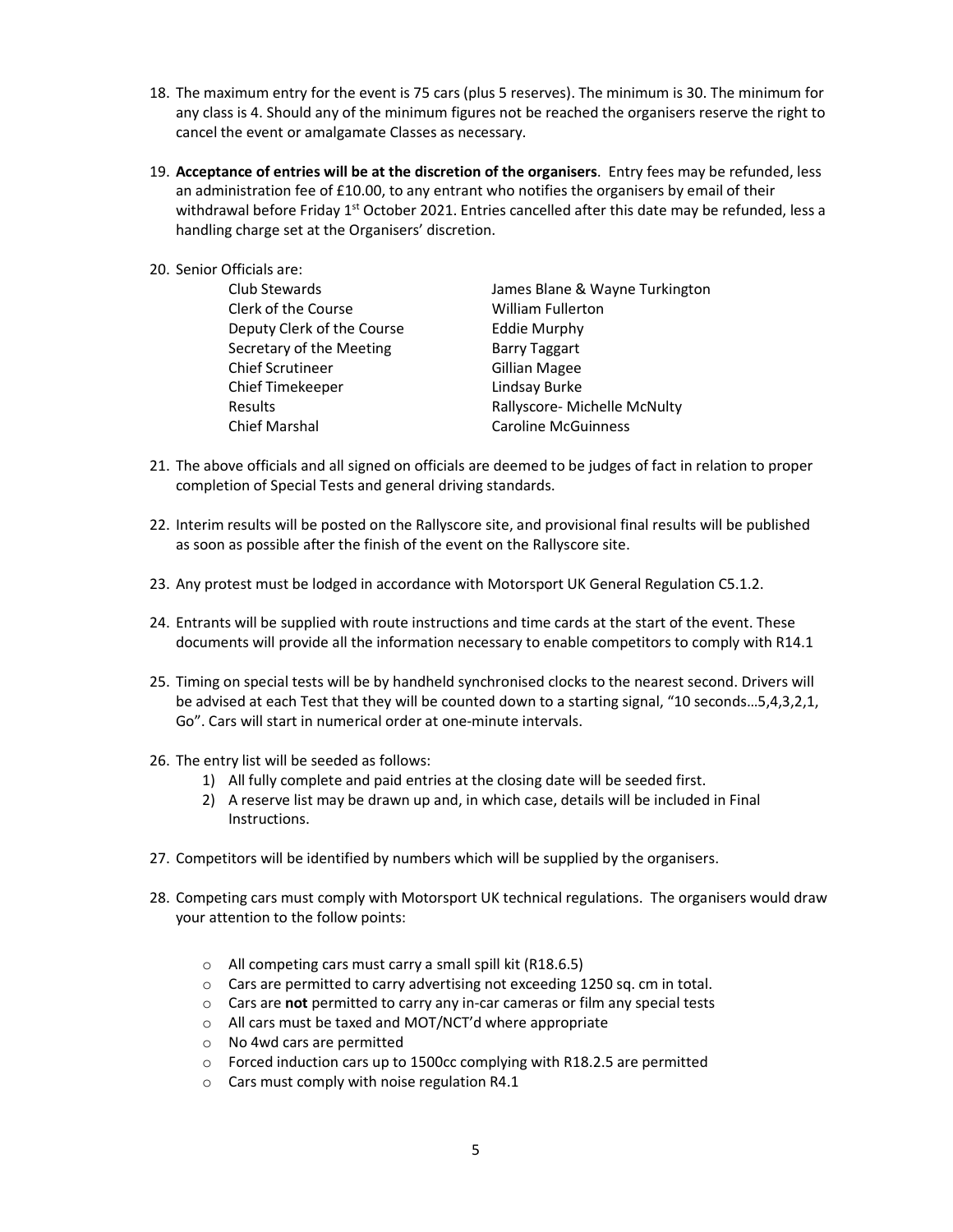- $\circ$  Tyres must be road legal. Due to the nature of some Tests used on this event, gravel/offroad type tyres will NOT be permitted, to avoid damage to surfaces.
- $\circ$  Mobile telephones are permitted to be carried (R7.2.3) but they must not be used on special tests, or to communicate any information about special tests, except in an emergency.
- 29. The use of intercoms, the carrying of spare fuel cans and the use of in-car cameras are prohibited, the penalty being exclusion for competitors found in possession of, or using any of the listed items.
- 30. Seat belts, where fitted to the car, must be worn during all special tests. Failure to do so may be penalised as failure to follow the instructions of an official.
- 31. Final instructions will be posted on the club website, www.namcc.com, no later than Tuesday 05th October 2021. These will advise of details of scrutiny, final event timetable, seeding, classes, total event mileage as well as any changes or clarifications to the Supplementary Regulations and other event details.
- 32. The route will comprise a mix of both sealed and loose surface roads, all of which are easily passable in a standard road car. Competitors are advised to carry adequate fuel for the duration of the event, which will be less than 75 miles. Total mileage will be confirmed in Final Instructions.
- 33. Performance will be assessed on the basis of the following time penalties:

| <b>Special Tests</b> |  |
|----------------------|--|
|                      |  |

| A            | Achieving a time on a special test which is less than the bogey time                         | <b>Bogey Time</b>  |
|--------------|----------------------------------------------------------------------------------------------|--------------------|
| B            | Achieving a time on a special test which is over the bogey time and<br>under the target time | <b>Actual Time</b> |
| $\mathsf{C}$ | Achieving a time on a special test over the target time                                      | Target             |
|              |                                                                                              | <b>Time</b>        |
| D            | Jump start                                                                                   | 60 seconds         |
| E            | Striking a cone or marker                                                                    | 5 seconds          |
| F            | Failing to stop astride a line, including a finish line                                      | 10 seconds         |
| G            | Taking a wrong route or failing to complete a test                                           | Target             |
|              |                                                                                              | <b>Time</b>        |
| н            | Making no attempt to stop astride a finish line                                              | Exclusion          |

#### **Road/Navigation Sections**

|   | Not reporting or reporting OTL at a Main Time Control                              | Retired                 |
|---|------------------------------------------------------------------------------------|-------------------------|
|   | Not reporting or reporting OTL at any other Time Control                           | 30 minutes              |
| к | Not complying with the route card including visiting a control more<br>than once   | 15 minutes              |
|   | Not reporting at a Passage Control or providing proof of visiting a route<br>check | 5 minutes               |
| м | Arrival before scheduled time at the end of a Standard Section                     | 2 minutes<br>per minute |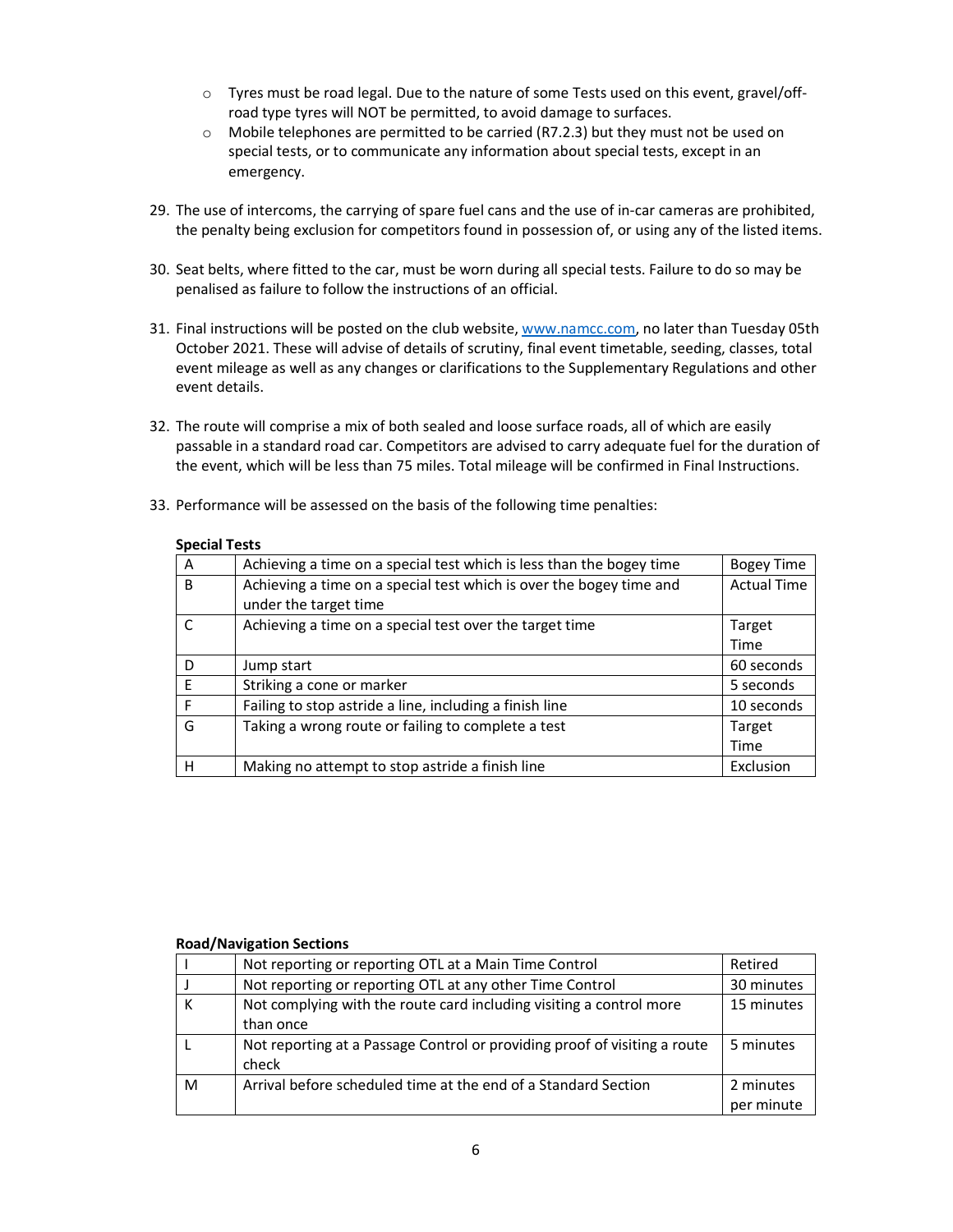| N      | Arrival after due time at the end of a Standard Section            | 1 minute   |
|--------|--------------------------------------------------------------------|------------|
|        |                                                                    | per minute |
| O      | Arrival before due time at the end of a Neutral Section            | 30 minutes |
| P      | Breach of any statutory requirement concerning the use of a motor  | 30 minutes |
|        | vehicle                                                            |            |
| Q      | Contravention of $12.7 - 1$ <sup>st</sup> offence                  | 30 minutes |
|        | 2 <sup>nd</sup> offence                                            | Exclusion  |
| R      | Excessive speed or bring likely to bring motorsport into disrepute | Exclusion  |
| S      | Excessive sound                                                    | Exclusion  |
| T      | Receiving assistance contrary to 7.2.4                             | Exclusion  |
| U      | Breach of 7.2.3, 11.6, 18.6.4                                      | Exclusion  |
| V      | Breach of 5.4, 15.1.2, 15.1.4, 9.1.3, 9.1.4, 9.1.5, 9.1.6          | Exclusion  |
| 5.4    | Crew definition                                                    |            |
| 7.2.3  | Use of intercoms or radios                                         |            |
| 7.2.4  | Assistance organised in advance                                    |            |
| 12.7   | Three-quarter rule                                                 |            |
| 9.1.3  | Stop signs                                                         |            |
| 9.1.4  | Quiet zones                                                        |            |
| 9.1.5  | OS maps                                                            |            |
| 9.1.6  | Adding info to maps                                                |            |
| 11.6   | <b>Main Time Controls</b>                                          |            |
| 15.1.2 | Damage declaration                                                 |            |
| 15.1.4 | Damage definition                                                  |            |
| 18.6.4 | Use of GPS and Sat Navs                                            |            |

Penalties left to the discretion of the Clerk of the Course may go as far as exclusion (G.5.3) (W) Failure to follow the instruction of an official

- (X) Further breaches of (P)
- (Y) Breaches of Regulations detailed in Section C
- 34. All other general regulations of the Motorsport UK apply as written except for the following which are modified:
	- R5.4.3 Only the nominate driver and co-driver listed on the official entry form (subject to compliance with driver requirements, Motorsport UK Year Book Section H, (Appendix 1, Chart 7) are permitted to drive during special tests. To ensure compliance with Road Traffic Insurance requirements, only the nominated driver is permitted to drive on road sections.

R12.2.7 Outside Total Lateness (OTL) will be 15 minutes.

Controls will open 15 minutes before the due time of the first car and will close 15 minutes after the due time of the last car. The closing time may be altered should an official delay occur.

35. Miscellaneous

Schedule timing will be used on this event.

The organisers will establish checks for the purpose of observing maintenance of a set speed and/or time schedule and/or route.

Named Driving Standard Observers may be appointed to observe facts in accordance with R8.3- R8.4.

36. The onus is on the competitors to ensure that the time card is clearly and correctly marked by all officials.